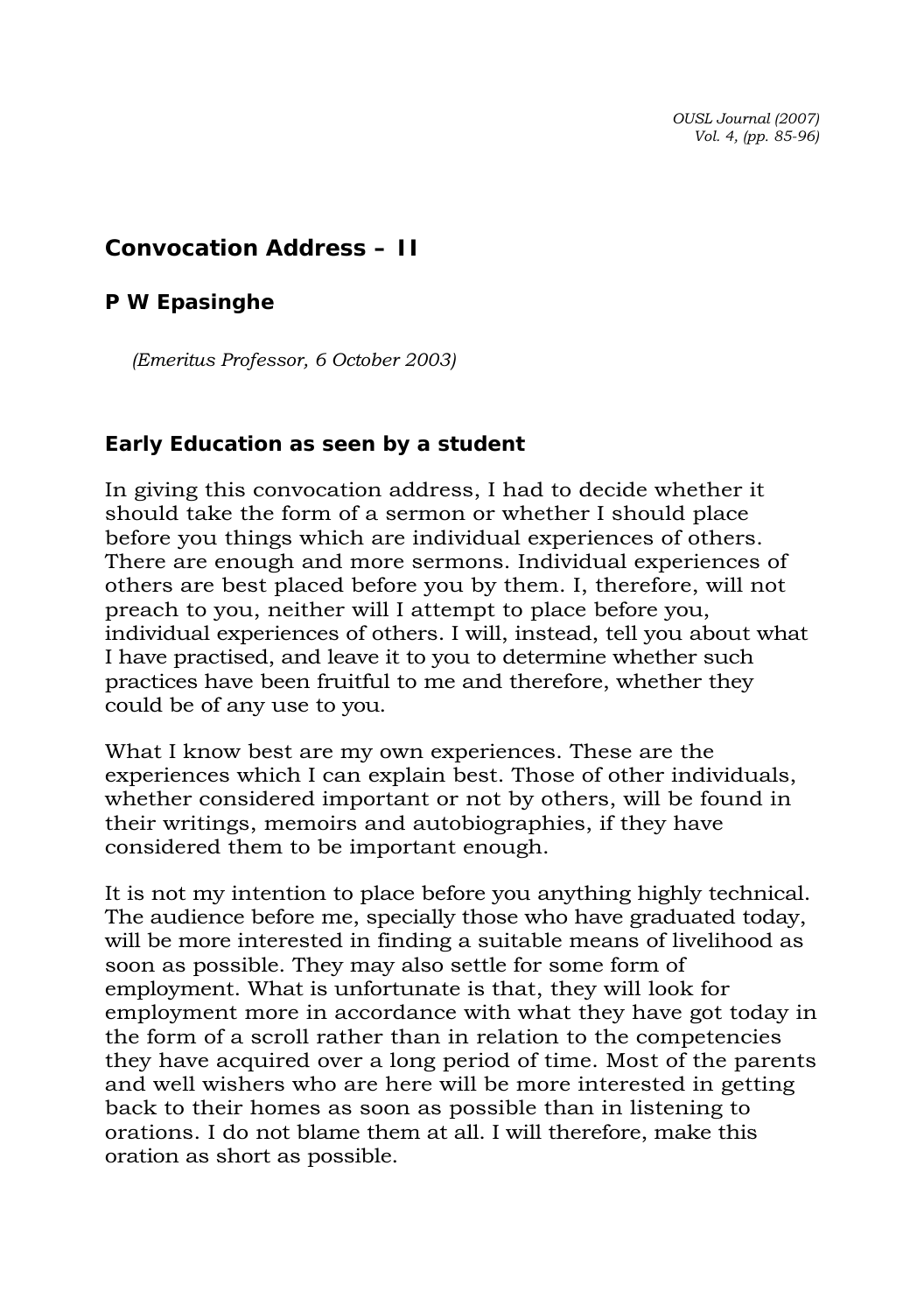## *P. W. Epasinghe*

I have been a student all my life. This learning process is well known to have begun from the time I was in my mother's womb. I will speak about some recorded scientific findings in this connection and give you the references so that you can decide for yourselves whether to take them seriously or not. I therefore, will make a very humble request to give me a patient hearing.

In my professional life, I have been a teacher. This brings to my mind the well known adage, "*Those who can, do. The others teach*". My former professional colleagues who are present here are those who can do and they have amply demonstrated that fact. They can teach, and that too, in a way different from what is available in the conventional Universities. It is not everybody who can impart knowledge although they may be very knowledgeable.

Before I gained employment as a teacher, I had been teaching many. My favourite subject was and is Mathematics. As a student, I also found Physics and Physical Chemistry up to the level of the First Year in the University to be very easy because they required very little memory power. I had not earned any money by this activity. It goes back to my school days, specially to those years prior to joining the University. My students were mostly my own class mates and also some neighbours who thought that I could be of help. Some were also interested to find out whether I was a fake. They used to bring problems from First Year University Tutorials, and fortunately for me, not from later University years.

Some were within my reach and I am sure that the problem posers would have been disappointed. Mathematics is a subject which is not studied. It is an activity. The more one indulges in it, the better would he be at it. Such indulgence need not take place when one is seated at a table with pencil and paper. Most of the time, the activity can be confined to one's head and this can take place anywhere and practically at any time. The famous story about Archimedes where he was able to solve a problem which had been baffling him for a long time and that too when he had immersed himself in a bath tub should be an eye-opener. The best times to place the brain on gear are those when one feels comfortable, and the time when one has a comforting bath is only one of them. I have put this in to practice with very good results.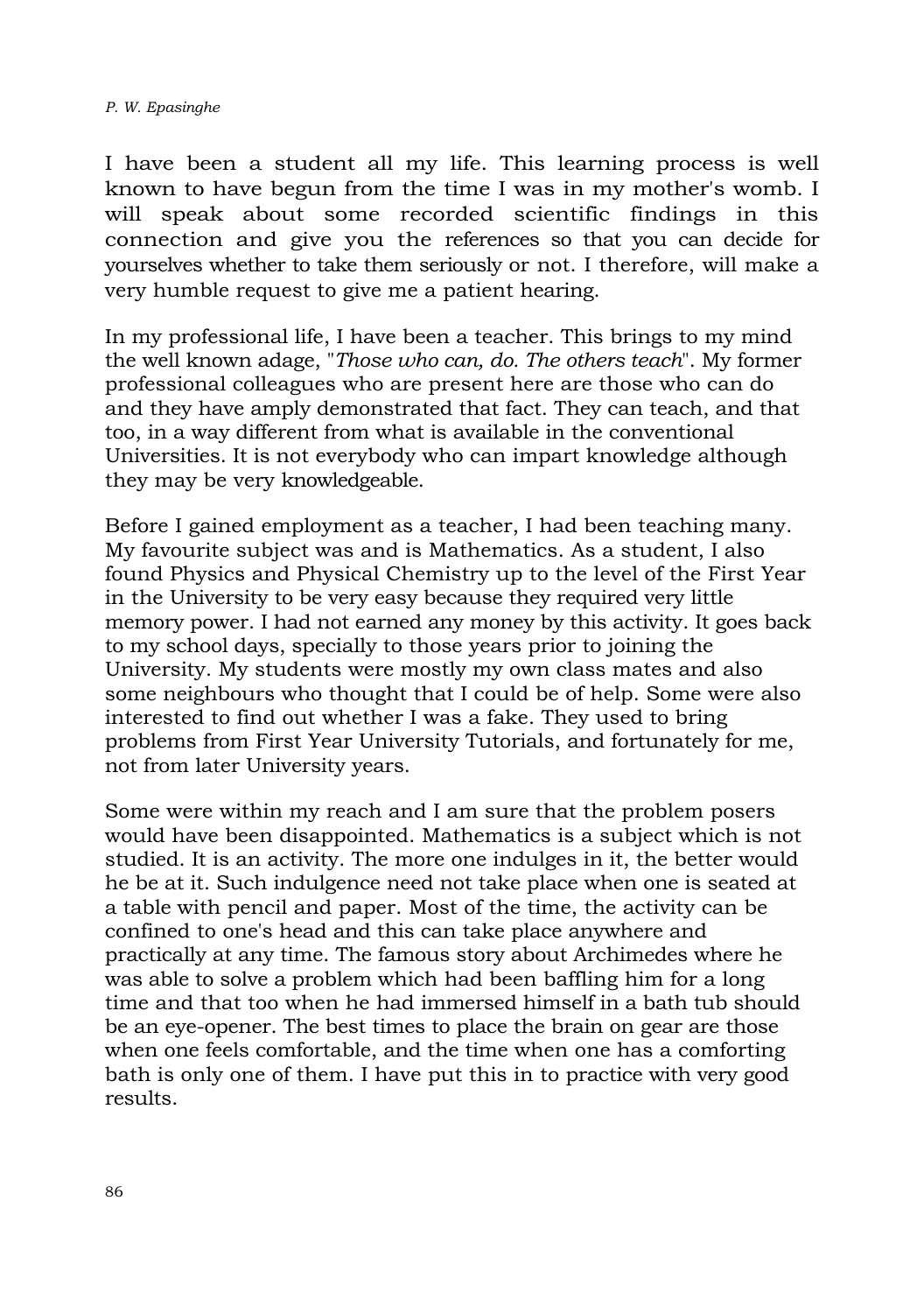The library of my school had no books to help me. There was, at that time, only one book-shop in Colombo where one could go to the shelf and select any books he would need. I made good use of it. I did my reference work there. The sales personnel there, to my good fortune, were too busy with other things, and therefore did not notice that I did not buy any books even after spending a considerable amount of time in the shop. I continued to disappoint those who thought that I was a fake.

Why was it that I found Mathematics to be a very easy subject when for a very large majority, it is a nightmare? I would not go to the extent of claiming that it is something I have inherited possibly through my voyages in '*Sangsara*' although, I find that the concept of rebirth and therefore voyages in *Sangsara* are quite acceptable, but not for the reasons described-in the '*Deegha Nikaya'*. In one of the '*Suthras*' in the *Deegha Nikaya*, there is a reference to a dialogue between a King still to be crowned and an '*Arahat*'. The King expressed his doubts about rebirth and had stated that, for such and such reasons where he had given several such reasons and described them in detail, he was not prepared to accept the statement that there is rebirth. The *Arahat* had explained the fallacies inherent in the assumptions he had made in coming to those conclusions in each and every case. The *Suthra* concludes with the obvious statement that the King was convinced about the explanations given by the *Arahat* and that he left the dialogue convinced about rebirth. Why I find this acceptable is because my fortunes and misfortunes are not attributed to the actions of any third party but are placed fairly and squarely on me and me alone. I and I alone am responsible for my destiny. I must acknowledge the fact that it was one of my undergraduate students who asked me whether I had not read the *Deegha Nikaya* when we were talking about the concept of rebirth. I am happy that I subsequently read it.

At this stage, I would like to quote from an internet document I came across.

"*It is a well known scientific fact that Genes and environment interact at every step of brain development, but play very different roles. Generally speaking, genes are responsible for the basic wiring plan for forming all of the cells (neurons) and general connections between different brain regions, while experience provided by the environment is responsible for fine-tuning those connections, helping each child to adapt to the particular environment (geographical, cultural, family, school, peer-group etc.) to which he belongs. An analogy that is often used is a phone network: genes would specify*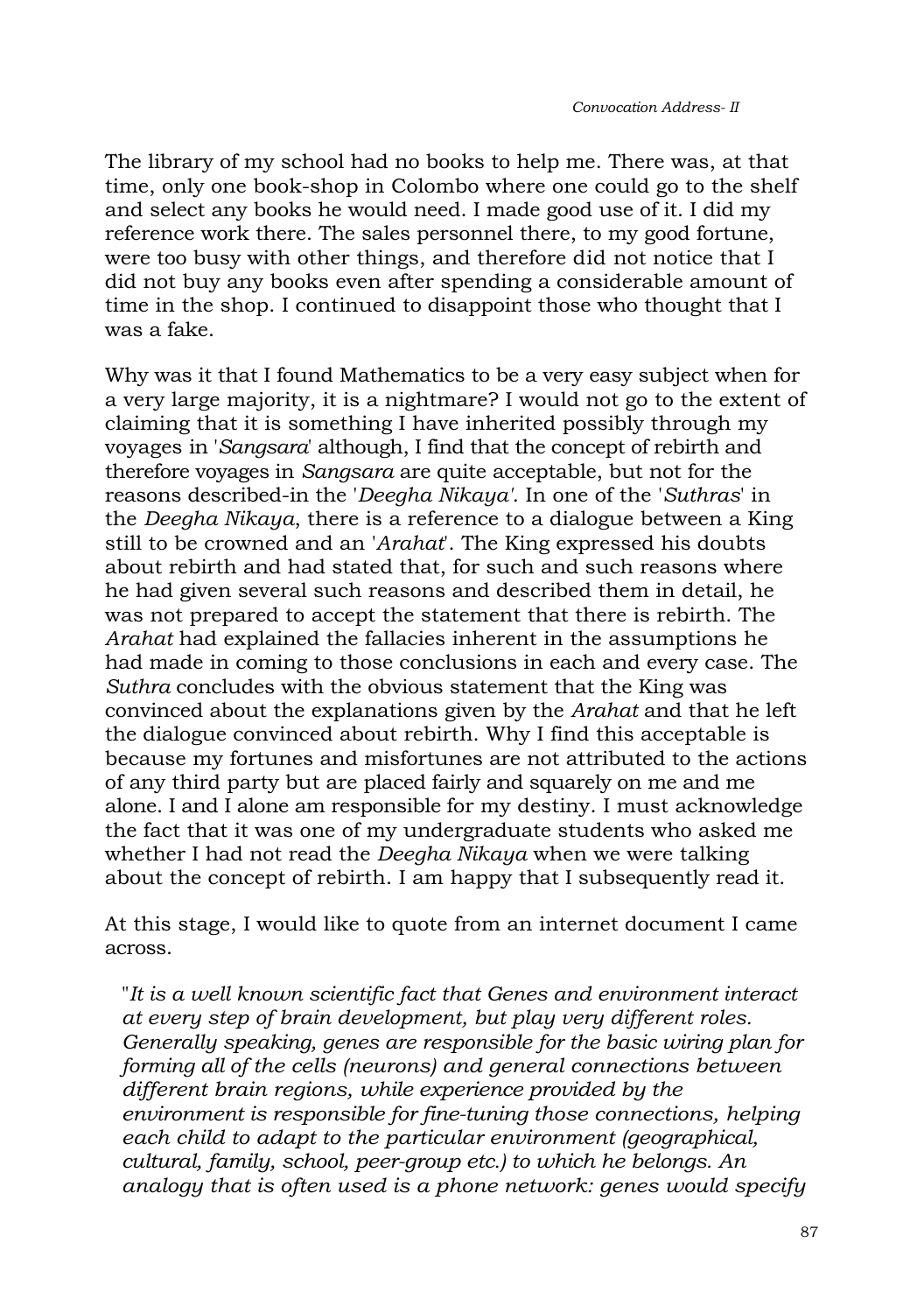*the number of phones and the major trunk lines which connect one relay station o the next. Experience provided by the environment would specify the finer branches of the net-work- the connections between the relay station and each person's home or office*". (http://www.zerotothree.org/brainwonders/FAO-body.html).

1 would like to get back to my question as to why I found the subject Mathematics to be very easy, in the sense that I was quite comfortable with it. It could be due to several reasons. Firstly, during my very early years, and that too even before I was able to speak as a child, I have been told by my mother that I would cling on to my father as soon as he returned from school after his teaching duties and say 'bahung bahung'. My father, I was told, had been carrying me and reciting 'Jayamangala Gatha' whenever the time permitted. I would have been listening intensely to the Jayamangala Gatha and therefore would have developed the habit of listening intensely even before I could properly speak as a child. This is well supported by neurologists who claim that the listening process of a child begins when he is a foetus in the womb of the mother. This was the cultural and family environment to which I got exposed. Classical music or any other soothing sound of a continuous nature would have, I believe, had the same effect.

Secondly, my mind goes back at least as far back as 1943 when I was not yet 8 years in age. These were the war years and my father was a Warden of Air Raid Precautions. He used to go in the evenings for meetings connected with his voluntary position and return only late in the night. The six children would sit on a mat and around my mother where she would be reading from the 'Pujavaliya'. I was so scared of the loneliness without the father at home, pitch dark surroundings and the sound of the crickets which signified that it was night that, the only way I could detract myself from the frightening surroundings was by listening intensely to my mother. This too would have trained me to be very attentive, and as a school boy and in my later years, I found this to be a great asset.

Thirdly, during my 'formative' years, specially after I came to Colombo for College education as a boy not yet nine years in age and after getting promoted to Grade 5 in a vernacular school, I found it impossible to converse in English with my class mates. There were only a very few who used English for conversation and the vast majority had backgrounds similar to mine. Therefore, I spoke very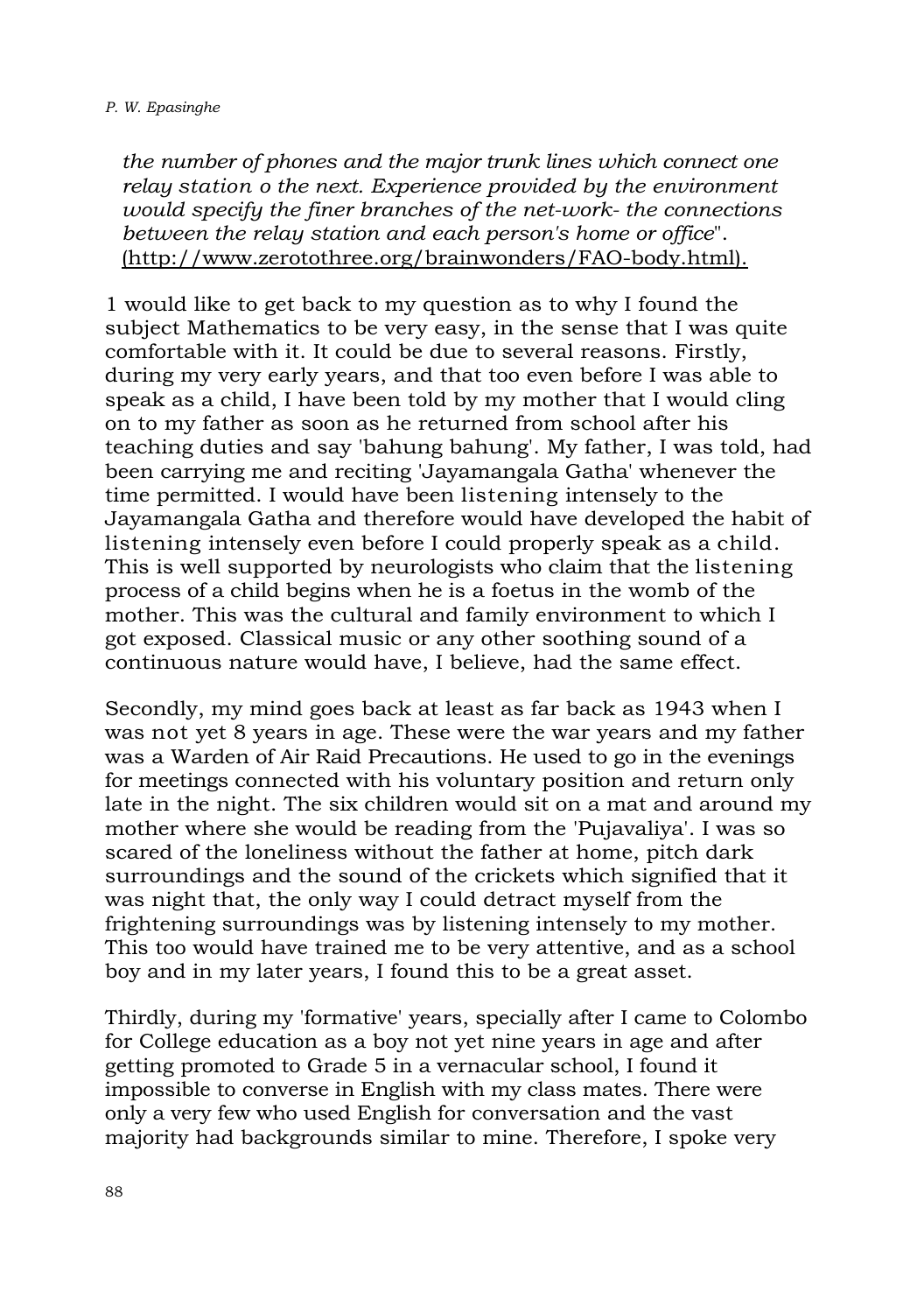little English, but was relieved that there were many who were like me and they provided me with comfortable company. On the other hand, I realized at that age, that competence in handling the '*Kaduwa'*, as it is known today, would be very useful, although I did not know what it will be useful for. It could also have been due to personal pride. I am a kind of a perfectionist and therefore, an utter misfit in the society of the present day. I may have thought that I should be able to speak well in English. Accordingly, I decided that I will speak to myself in English. This was dangerous. I had come to a so called prestigious College from the village. One can just imagine what the villagers would have said if they saw me moving my lips as if I was speaking to a non existent audience and that too, without any sound. I had to master the technique of speaking to myself without any sound and without moving my lips. I was very successful. Even now, I resort to this technique. With the kind of gadgetry that is freely available today, it will not be very difficult for each one of you to gain access to a tape-recorder, record your speech, play it back, edit it as much as you want and make corrections wherever you think that corrections are necessary and listen to it again. If you can get the assistance of a third party, so much the better.

The fourth factor could be the fact that I used to travel over a large distance by bus to spend the weekend with my parents, brothers and sisters. Throughout my school days, I had to spend a lot of time commuting to school and back. Rather than try to enjoy the surrounding scenery which was, more or less static, and therefore, once seen was more than enough, I used not only to speak to myself in English, but also to gradually cultivate the habit of thinking intensely about various matters which came to my mind .1 feel very sad that this ability I had up to very recent times is now getting weaker and weaker. I take solace because of the absolute truth in the saying *'Sabbe Sangkhara Anichcha'*.

1 have never got through the G.C.E. (OL) Examination or the G.C.E. (AL) examination. I have never been trained as a teacher. I only served as apprentices to some very good teachers at the University. I have been exposed some very good teachers at School as well, and also to some whom I would not try to follow. Just as an example, one teacher accepted, then and there, to solve a mathematical problem. Whenever he failed, we, as school boys, laughed. He laughed with us. What did we learn? We learnt to face a problem then and there. When he succeeded, we admired him. He always used to say that he was once a school boy, and that he was then like any one of us. We admired him. What did we learn? We learnt that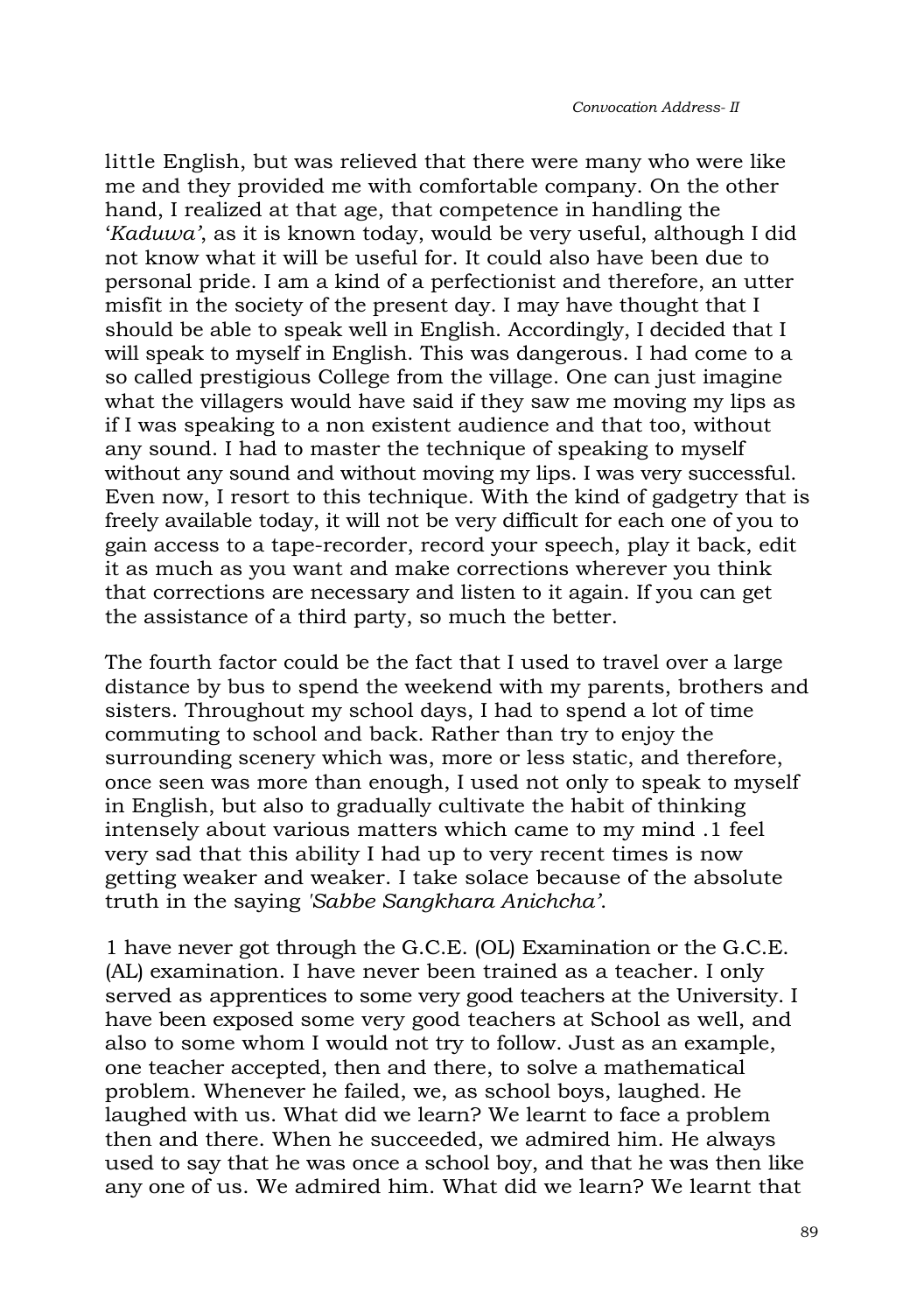we also could succeed like him. On the other hand, there was a teacher who also encouraged us to bring problems to be solved by him. Whenever he failed, he would say that we would not get such problems for the forthcoming examinations. What did we learn? We learnt that the problems would not end with those at the forthcoming examinations.

At this stage, I would like to quote from another internet document: '*Early Brain Development- What parents and caregivers need to know'* by Phyllis Porter, M.A. (http://www.educarer.com/brain.htm).

*"There is a four year period of 'potential' growth, which is the most critical period of human development. This time is from conception until about the third birthday. During this time, all things are possible-learning to walk, learning to talk, learning how to 'fit in' to society. There is a need for many experiences in order to master skills (Families and Work Institute, (1996): Rethinking the Brain-New. insights into Early Development; Conference Report- Brain Development in Young Children; New Frontiers for Research, Policy and Practice). Maria Montessori, years ago, called this time that of the ABSORBENT MIND (La Mente del Bambino). Her conclusions were similar to what scientists are finding today.*

*"By the 17th week of pregnancy, the foetus already has 1 billion brain cells, more than the adult brain. These cells are proliferating at a rate of 50,000 per second. These cells are not in the right place and only after they are formed will they travel (cell migration). At birth, the distinct areas of the brain are all in place, however, much growth will still occur. The brain is the only body organ incomplete at birth.*

*Within each brain area are millions of neurons (nerve cells) which are connected to each other by synapses. These trillions of synapses and the pathways they form make up the wiring of the brain. The number and organization of these connections influence everything from the ability to recognize letters to the maintenance of relationships. Neurons develop rapidly before birth. After birth, brain development consists of wiring and rewiring the connections (synapses) between neurons"* (www.iamyourchild.org).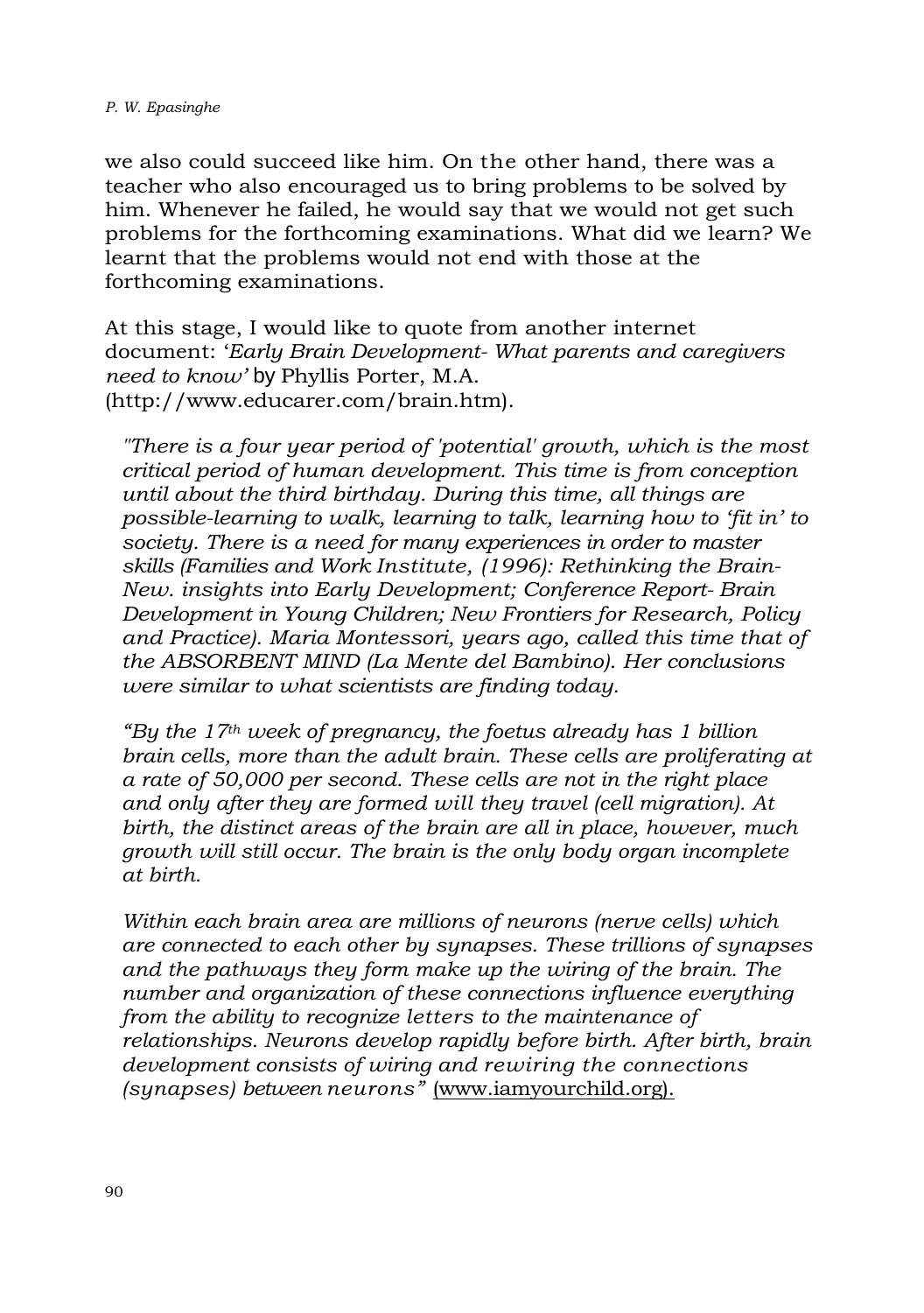New synapses are formed while others are pruned away. Between birth and eight months, the synapses are formed more quickly. There may be 1,000 trillion synapses in the brain at 8 months.

After the first birthday, pruning occurs more quickly. By 10 years a child has nearly 500 trillion synapses, which is the same as the average adult. Pruning occurs for about 12 years but the brain maintains flexibility for future learning.

Early experiences, both positive and negative, have a dramatic effect on this formation of synapses. The brain operates on the 'use or lose' principle. Only those connections and pathways which are frequently used are retained. This is not a cause for panic however. Most of us keep enough synapses to do very well in life. Learning languages is an example of this principle.

At 3 months, the brain has the potential to distinguish several hundred spoken words. Over the next few months, the brain organizes itself to recognize only the sounds it hears. During early childhood, the brain retains its ability (plasticity) to discriminate sounds it has discarded (i.e., not yet organized). As an analogy, think of putting something into the 'trash' on your computer. You can still retrieve that information out of the trash as long as it has not been deleted. This is why young children can easily learn foreign languages accent-free. After age ten, this plasticity is lost (the trash was emptied). Children can still learn a foreign language, but more effort is required.

It is from early infancy to early childhood that these vital connections are made permanent. As we mature, the brain physically changes due to outside experiences. The first three years see the most rapid changes of all life due to the bombardment of experience (everything is new!) At his time, the brain is most flexible and prepared to learn.

In developing the brain of the child and his character, are we making good use of his age as one parameter and the appropriate environment and experiences corresponding to such age as the other? In human resource development, any activity affirmatively directed towards such development should be targeted to take place at the most appropriate age of the subject in order that one may get the best return. According to the above scientific findings, the first three years see the most rapid changes of all life due to the bombardment of experience.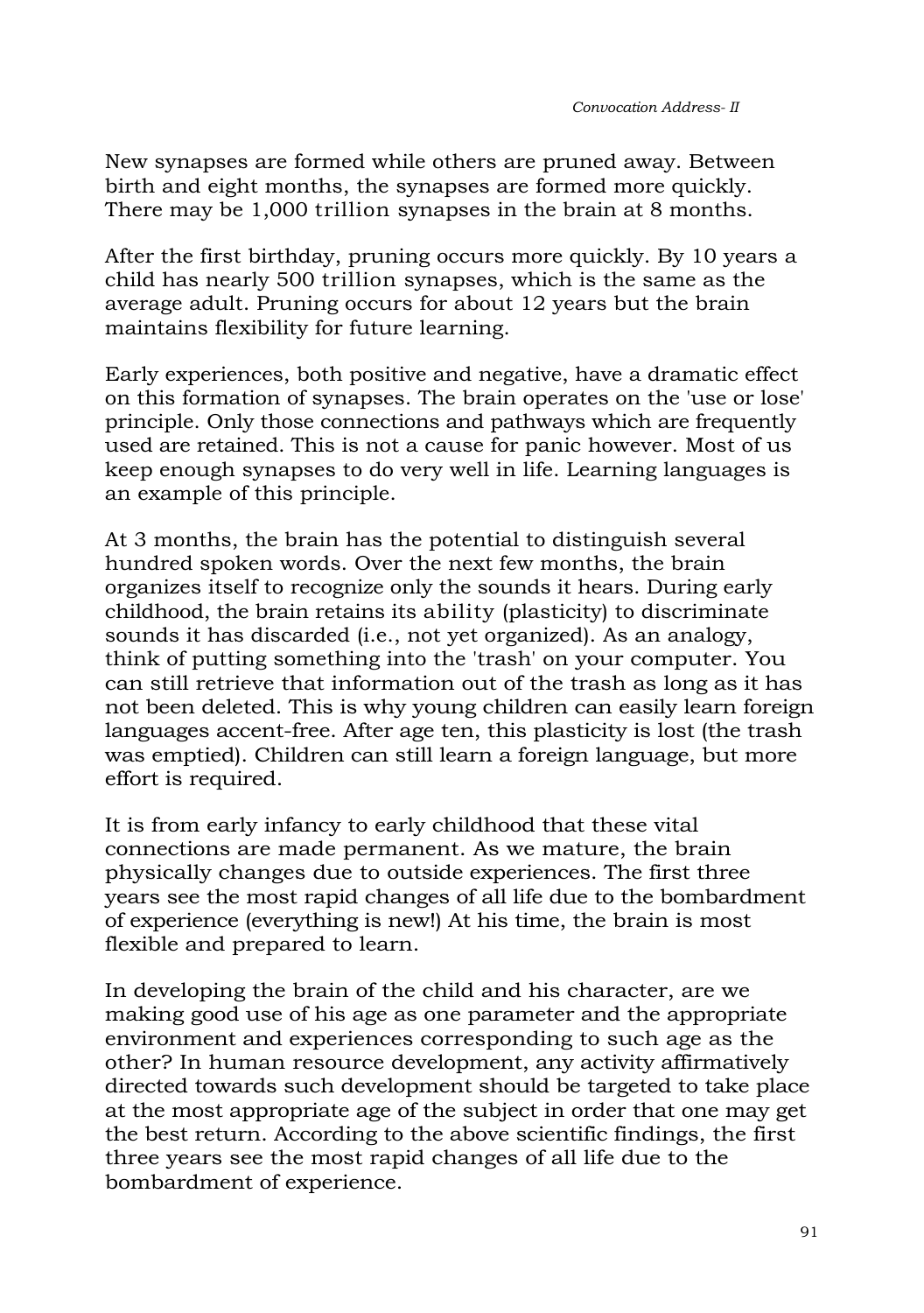According to Karr-Morse and Wiley (Karr- Morse, R. and Wiley, M. (1997)- *Ghosts from the nursery*- New York: Atlantic Monthly press.), in respect of quality care, for every government dollar spent on preschool, society saves seven dollars. They say that the professional organization of prison wardens correlates the need for investing money in the first three years of life as a prevention with a later necessity to build prisons. They further say that experiences from the prenatal period through the third year have direct results in the production of criminals and anti-societal people. The above ratio of one to seven should be, more or less, independent of the unit of currency, and therefore, should be applicable even to a country like Sri Lanka. I do not know whether any such studies have been undertaken in Sri Lanka. However, it seems obvious that, higher the effort taken to properly develop the brains and character of children before they are three years of age, the lower would be the investment for law enforcement, criminal adjudication and opening of prisons. What are we doing about preschool education? In the United States, the Carnegie Report of 1995 has estimated that 40 % of all infants and toddlers are in care that is actually destructive to them. In Sri Lanka, day care centres and preschools are being run by housewives whose only qualification for running such centres and preschools is that they were mothers once. Some have not even been mothers and some are paid employees of the owners. The motive for running such centres and preschools is profit and there is a rapidly growing demand for such organizations. Infants and toddlers who cannot be brought up by their own mothers run the risk of being exposed to destructive experiences in the hands of untrained caregivers.

My parents could not afford to buy toys for me. In fact, I was less than four years old when the Second World War had started and this continued until I was about 10 years in age. Even food was scarce then. I do not know what it would have been like for children in Colombo. What I learnt later was that schools had been evacuated to cities outside Colombo, and that Ananda College had to open up branches in cities like Gampaha and Elpitiya. In fact, when I joined the College in January 1944, the main buildings were under the occupation of the Army and our class-rooms were in cadjan sheds. As a child, I would have been instinctively directed towards the construction of toys for my own amusement. The implements I had at my disposal were the kitchen knife and my mother's pair of scissors. The toys were turned out of dried branches of coconut trees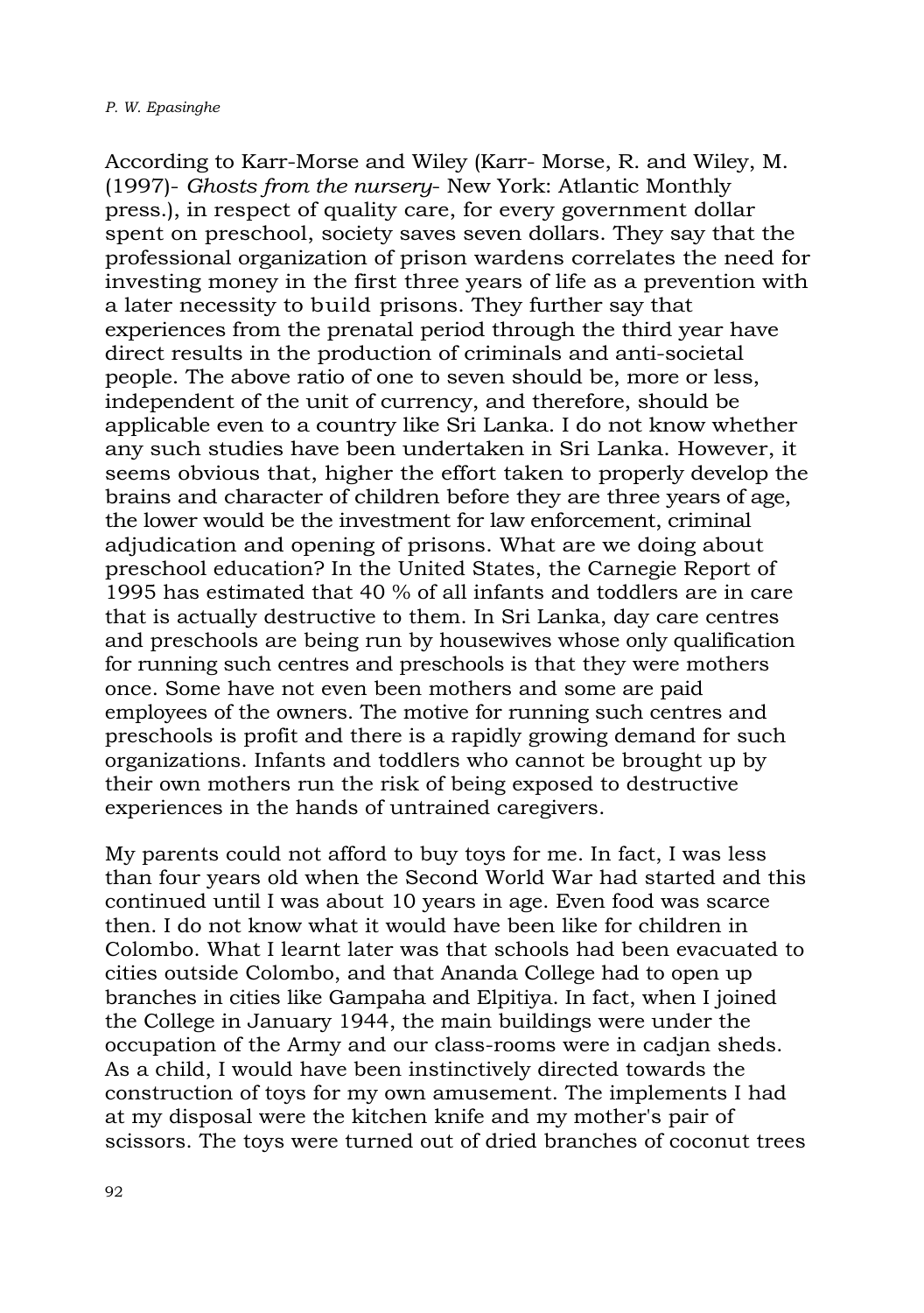and arecanut trees, pieces of tin which came out of the lids of canned food, empty spools yarn thrown away by my mother and discarded match boxes. The village gave me an ample supply of assorted pieces of wood which had to be fine tuned with the help of the kitchen knife. The lids of the empty cans were cut by bending and unbending many times. Plenty of bamboo of the thin variety was collected by going upstream along the many streams in the village. I do not remember as to how I had access to a few wire nails. The rubber estates in the neighbourhood provided latex as gum and also dried latex as elastic strings. A piece of dried latex, an empty spool with suitable cuts round the circular edges, a piece from a candle with the wick carefully removed and a piece of ekel were all the requirements for the manufacture of a battle tank which could go up an incline or even over an obstacle. The possibilities were immense. The thin bamboo was turned into air pistols or water cannons. Nothing of this sort would have been possible if I had to be spotlessly clean and I have been reprimanded by mother many a time for being dirty and more for making her kitchen knife and the pair of scissors blunt. I ended up as a sort of a handy man. I was surprised to come across many educated people who have been in Colombo all along but are unable to use a screw-driver or a spanner.

For little children, touching objects is very important. This is how they explore the surroundings and get a feel of the hardness or softness of objects, their texture, whether they are hot or cold and a host of other experiences. Children love to play with sand and even mud. They cannot do this without their hands getting dirty. Are we going to deprive the children of such rich experiences which are very important for the growth process?

I have even heard of a well known person who comes on TV and says that, if a child wants to play with the flame of a candle, he should be allowed to do so. I have no suggestions in this connection. However, the truth is that I have literally burnt my fingers, got injured in using the kitchen knife, had the sewing machine needle going through my index finger, smashed my fingers in not getting the proper aim of a hammer and met with many accidents in attempting to make my own toys. Fortunately, nothing of a serious nature happened. Growing children need many experiences for their proper growth where such experiences cannot be acquired without getting their hands and even clothes dirty. What is the true position today? Throughout their school career, they are made to wear a uniform which has to be maintained in a spotlessly clean condition. They would hate to handle any implements or touch anything that would soil their hands. Sri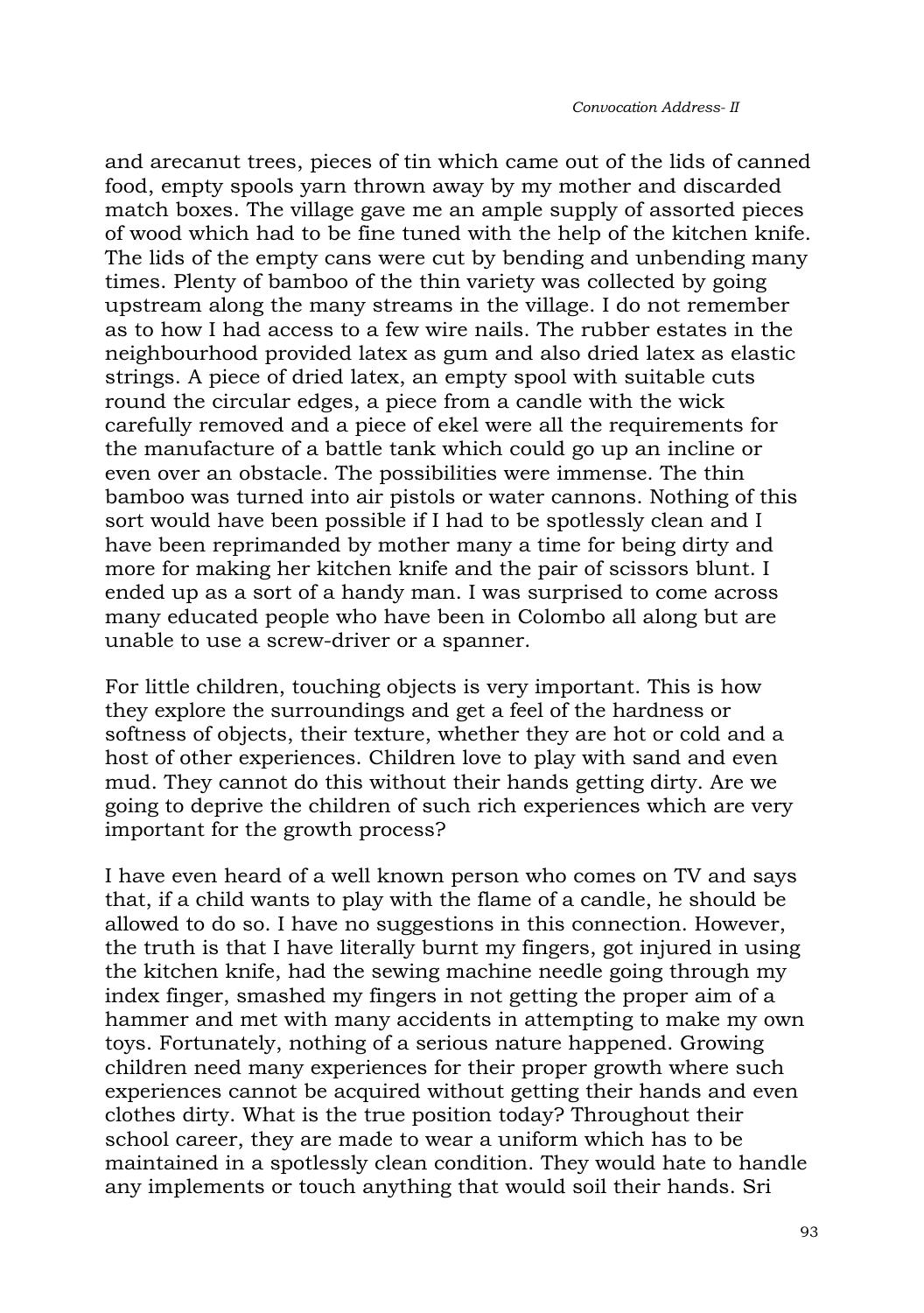Lanka is a country where, except at the top of a rock, conditions are very conducive for plant growth. However, school children are affirmatively pushed away from agriculture and horticulture by inculcating in them, the spotlessly clean uniform culture. Is there something wrong? I have heard many a young engineering graduate appearing over TV and saying that his practical experience is minimal. I entered the then University of Ceylon to be an Engineer. After winning the First, in Engineering Scholarship awarded to the best Engineering student at the First in Engineering Examination, I opted to read for the Special Degree in Mathematics. I believe that, if I became an Engineer, I would not have been inhibited by the spotlessly clean uniform syndrome. I have no solutions to this problem but strongly believe that there is a serious problem which requires immediate attention. Before the Peoples' Republic of China became a world power, the pictures I have seen of Chairman Mao and its peasants showed that they were wearing similar uniforms, all of the same colour, this colour not being white. China would have preferred to be economically developed and independent before it could cater to sartorial pluralism.

I would like to make a side remark at this stage. During the war years, there was a severe food shortage in the country. After school, my father used to work as a cultivator in some land which was owned by somebody else, and most if not all of our requirements of vegetables, yams and fruit came from that home-garden. In 1973, we went through a similar period and it was my turn to cultivate a home-garden and this was an activity which I enjoyed thoroughly.

Scientific evidence was placed before you that the best time to learn languages is before a child is about 10 years in age. At present, we are on a powder keg. Lack of understanding of Tamil by the Sinhalas and vice-versa has gone a long way to create mistrust among the people of this country with disastrous consequences. Are we doing enough to solve this problem by exploiting the potential of children before they are ten years of age to learn languages? If nation building is relegated to second place, there might be no nation left. What are we doing? The school children are made to walk the streets with very heavy school bags carrying books on a variety of subjects, and they are made to study for what is called a Scholarship Examination where scholarship plays no role, but only rote learning is promoted. The overwhelming success of the tutory business in providing classes for students sitting the examination is ample proof of this. The child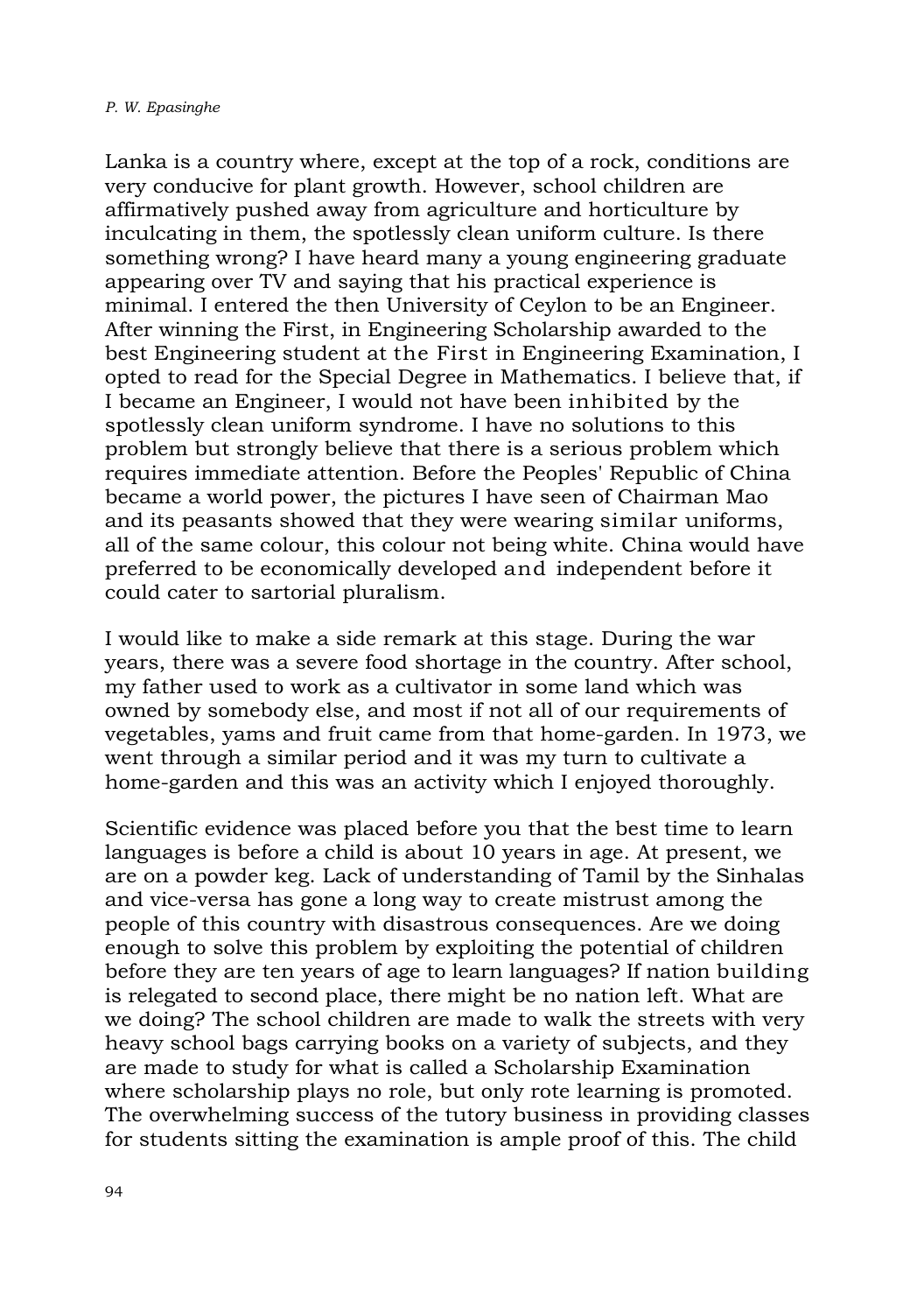does not develop his thinking faculties, originality or personality with this futile exercise. I firmly believe that nothing would be lost and much would be gained if attention is paid more to literacy, numeracy and computeracy during the first ten years of a child's school life. There is no point in having any education system if the products of such an education system cannot walk on the streets properly, cannot strive for individual contentment or cannot have acceptable patterns of personal behaviour. By the time I passed my eleventh year, I had got out of Primary School, and what we learnt during the period and what is left with me are numeracy (arithmetic and mental arithmetic), literacy (english and sinhala), poetry (english and sinhala) and religion.

I would not like to let go, my feelings about learning languages. Today, children at very tender ages are exposed to television. During news bulletins, it is very common to see world leaders and others being interviewed on a wide variety of matters. Do we not see an Indian speaking English as an Indian, a Japanese speaking Japanese English and a Frenchman speaking his own variety of English? Do we not see that the speaker is more interested in expressing his ideas rather than sticking to a particular accent or even to the rules of Grammar? I met a Japanese Cloud Physicist when I was at Imperial College. If he was asked what he had for breakfast, he would struggle to answer that question. However, if he was asked about the research in Cloud Physics which he was doing, his replies were prompt and clear. He did this in his own English. One of the main obstacles preventing our citizens from using English for purposes of conversation is the unnecessary social stigma attached to the use of the '*Kaduvva*' unless the Oxford accent or the correct rules of grammar are used. Fine tuning can be done later, but let us get conversation going.

With all the good intentions put into practice, all our children are not going to end up as scholars. How each person ends up will, to a large extent, depend on the experiences he has been made to go through during his childhood. Should not we, therefore, make available to the growing child, a wide variety of experiences, so that it will be possible to determine where he will be most comfortable? He will do well only in an area of activity where he feels comfortable, and he will stick to an area of activity only if he does very well in it so that he can get some personal satisfaction by engaging himself in that activity. Should we not, therefore, make the early education of a child, activity oriented as much as possible? The challenge to designers of school curricula will then change. They will have to design activities which will enhance not only the process of acquisition of knowledge, but also that of the